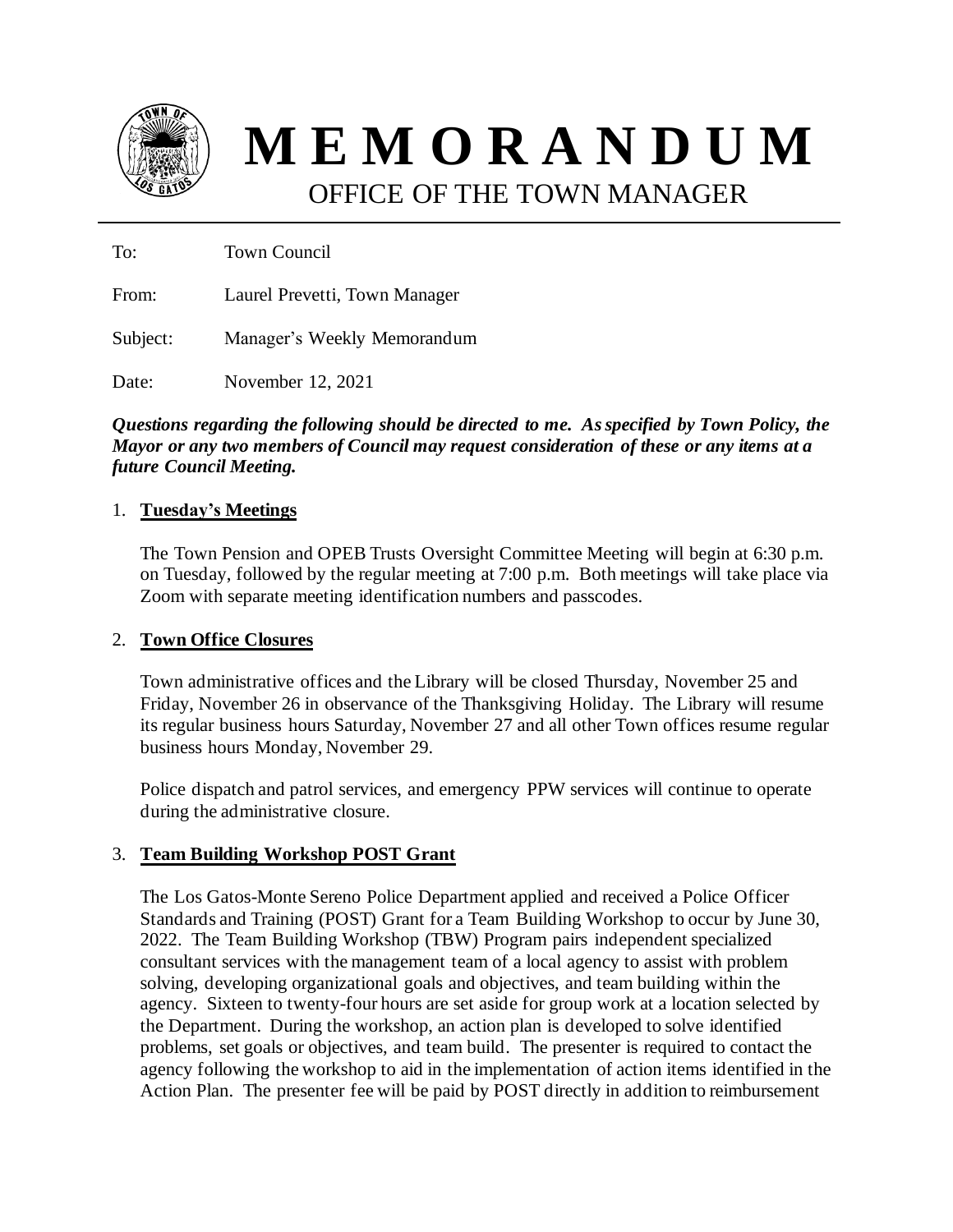Page 2 Town Council Subject: Manager's Weekly Memorandum November 12, 2021

for mileage, lodging, and a per diem for meals. Staff was provided a list of potential Team Building Workshop Presenters. Due to the time needed to reserve and plan for this team development opportunity, the Police Department is intending for this event to occur by the end of March 2022. This would allow for the permanent leadership in the Office of the Chief to come together and strategize, set priorities, and a vision with the rest of the command staff and mid-level leadership of the organization.

# 4. **Local Roadway Safety Plan (LRSP) Progress Update**

After completing the existing condition analysis in the summer, the project team continued to analyze collision data and identified collision profiles. The project team is being led by Transportation and Mobility Manager Ying Smith with support by Town Engineer WooJae Kim, Senior Civil Engineer Mike Vroman, and PPW Intern Savannah Van Akin. Fehr & Peers is providing consultant assistance.

On September 30, the project team held a LRSP Safety Partner meeting with key stakeholders, including Safe Routes to School (SR2S) Board Directors and Los Gatos Union School District representative Karen Briones, Complete Streets and Transportation Commission Chair Jeff Thompson, Santa Clara County Public Health Department representative Alisa Arce, Town Traffic Engineer Mike Vroman, and Traffic Sergeant Greg Borromeo. The project team provided a brief background, presented the collision data analysis, and discussed the preliminary collision profiles.

Fehr & Peers staff led a presentation on the key collision profiles at the October 7 Complete Streets and Transportation Commission Meeting. The top ten Collision Profiles include:

- 1. Age 65+ Collisions at Midblock
- 2. Unmarked Pedestrian Crossings
- 3. Failure to Yield to Pedestrians in Crosswalk
- 4. Walking or Bicycling on a Major Roadway
- 5. Bicycle Collisions at Stop Signs
- 6. Midblock Bicycle Collisions
- 7. Speed Related Conflicts
- 8. Broadside Collisions at Unsignalized Intersections
- 9. Red Light Violations
- 10. Driving Under the Influence

The Commissioners found the presentation to be informative and had a lively discussion with the consultant staff. The collision analysis results will inform the development of countermeasures.

On October 17, SR2S, PPW, and Fehr & Peers staff hosted a pop-up event at the Farmer's Market. The theme was safety: providing education on safe biking and walking, listening to safety concerns, identifying safety "hot spots," and informing the community on safe routes to school. A map showing the locations and streets with the highest number of collisions in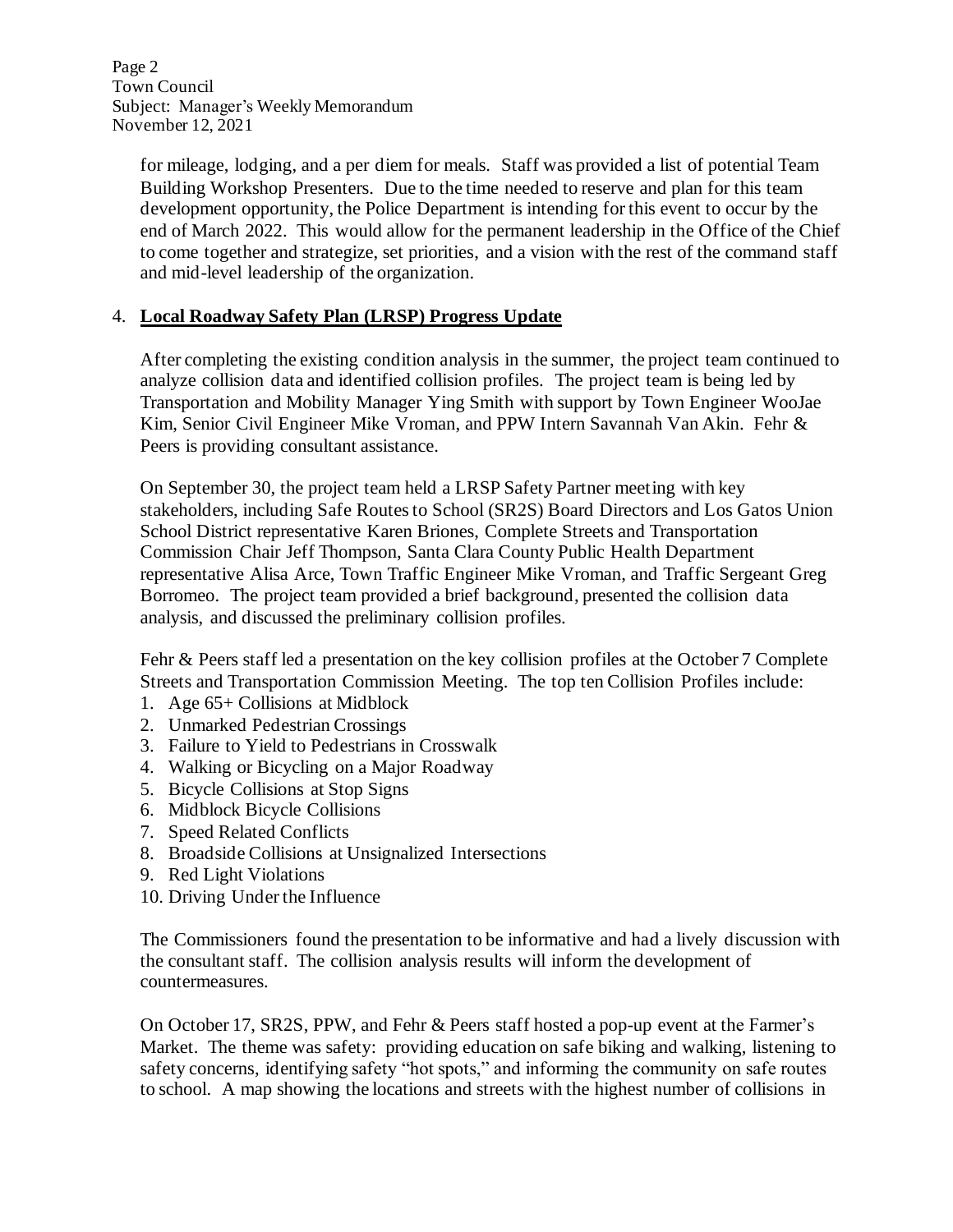Page 3 Town Council Subject: Manager's Weekly Memorandum November 12, 2021

the recent five years was one of the display materials. The team shared the Local Roadway Safety Plan information and gained feedback from the community on specific safety concerns through a printed handout sheet. The team talked to more than 50 people on various topics.

The picture below shows the Town's SR2S coordinator demonstrating biking hand signals.



To further enhance community engagement efforts, the project team launched a Community Safety Survey to seek input to better understand the community's concerns for traffic safety. The survey can be accessed from the project webpage

[\(https://www.losgatosca.gov/2697/Local-Roadway-Safety-Plan\)](https://www.losgatosca.gov/2697/Local-Roadway-Safety-Plan) and will be available through December 5. Staff sent a "NotifyMe" message to 247 Connect Los Gatos email subscribers and is promoting it on the Town's social media platforms and the Town's "What's New" page.

Looking ahead, the project team plans to conduct walk audits to discuss countermeasure opportunities, identify ten priority emphasis areas, and recommend countermeasure options. The next update to the CSTC will be in December.

The Local Roadway Safety Webpage mentioned above provides project background, general LRSP information, the LRSP vision statement, schedule, existing conditions analysis, presentations, and how to be involved.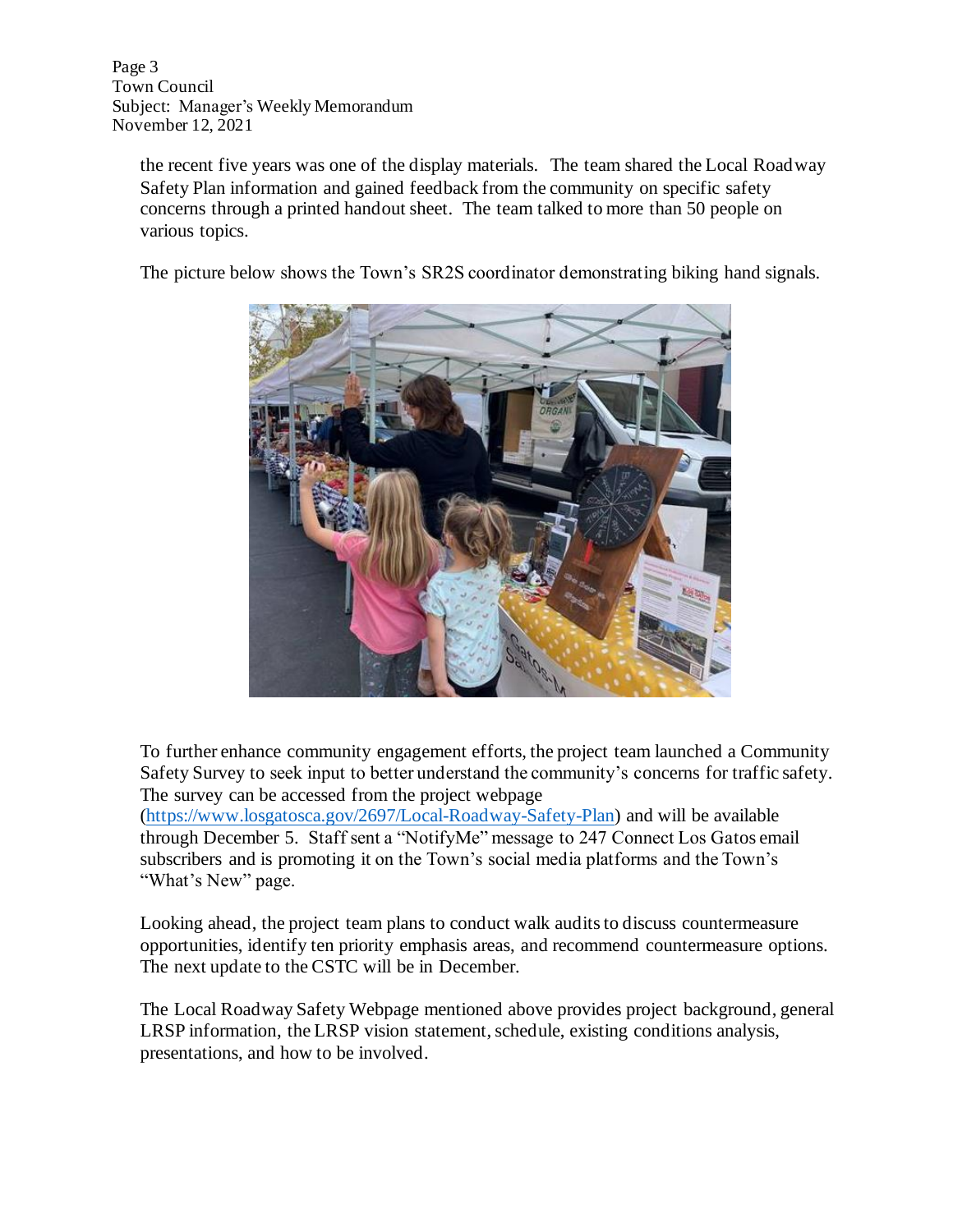Page 4 Town Council Subject: Manager's Weekly Memorandum November 12, 2021

### 5. **Measure B Highway Interchanges Program Priority Project Grant Award**

In October, PPW staff submitted an application for the Highway 17 Corridor Congestion Relief Project. The Valley Transportation Agency received 13 applications from six primary project sponsors requesting a total of approximately \$1.04 billion in Measure B dollars. VTA staff recommended a strategy that funds as many projects as possible. The Town's application was ranked sixth out of 13 projects and was recommended for \$7,803,000 in Measure B funds for the design phase as highlighted in the attachment.

The Measure B award recommendation was discussed at the VTA Technical Advisory Committee (TAC) meeting on Wednesday this week and was approved unanimously. VTA Police Advisory Committee will review this item at a rescheduled meeting on Friday, November 12.

The right of way (ROW) and construction phases for the Los Gatos project are not recommended for Measure B funding at this time. In subsequent biennial budget cycles, as ROW allocations needs are better defined, projects may be awarded the ROW funds requested. The program does have a minimum of a ten percent non-Measure B match and staff intends to bring a discussion of these additional funding needs to a future Council meeting, potentially when the funding agreement for this award is considered. Future funding for projects will be considered for next phase funding in VTA's 2024 budget cycle, based on ranking and progress.

### 6. **Planning Commission Actions**

Attached is a copy of the November 10 Planning Commission agenda indicating actions taken on each item.

### *7.* **Commission/Board/Committee Vacancies - Status**

There have been no changes to the recruitments since last week's distribution.

### 8. **Letters of Appreciation**

A letter of appreciation was received from a University Avenue resident for Police Officers' response to a disturbance at the Tamarack Apartments. Verbatim comments were received as follows: *I just wanted to say thank you to the officer(s) that came to my apt complex this evening regarding a party that got out of hand. You are very much appreciated!! Tammy*

The officers that responded and efficiently handled the incident are Officers Frank Bazzar, Manuel Respicio, and Macey Delgado, and Corporal Harold Hoyt.